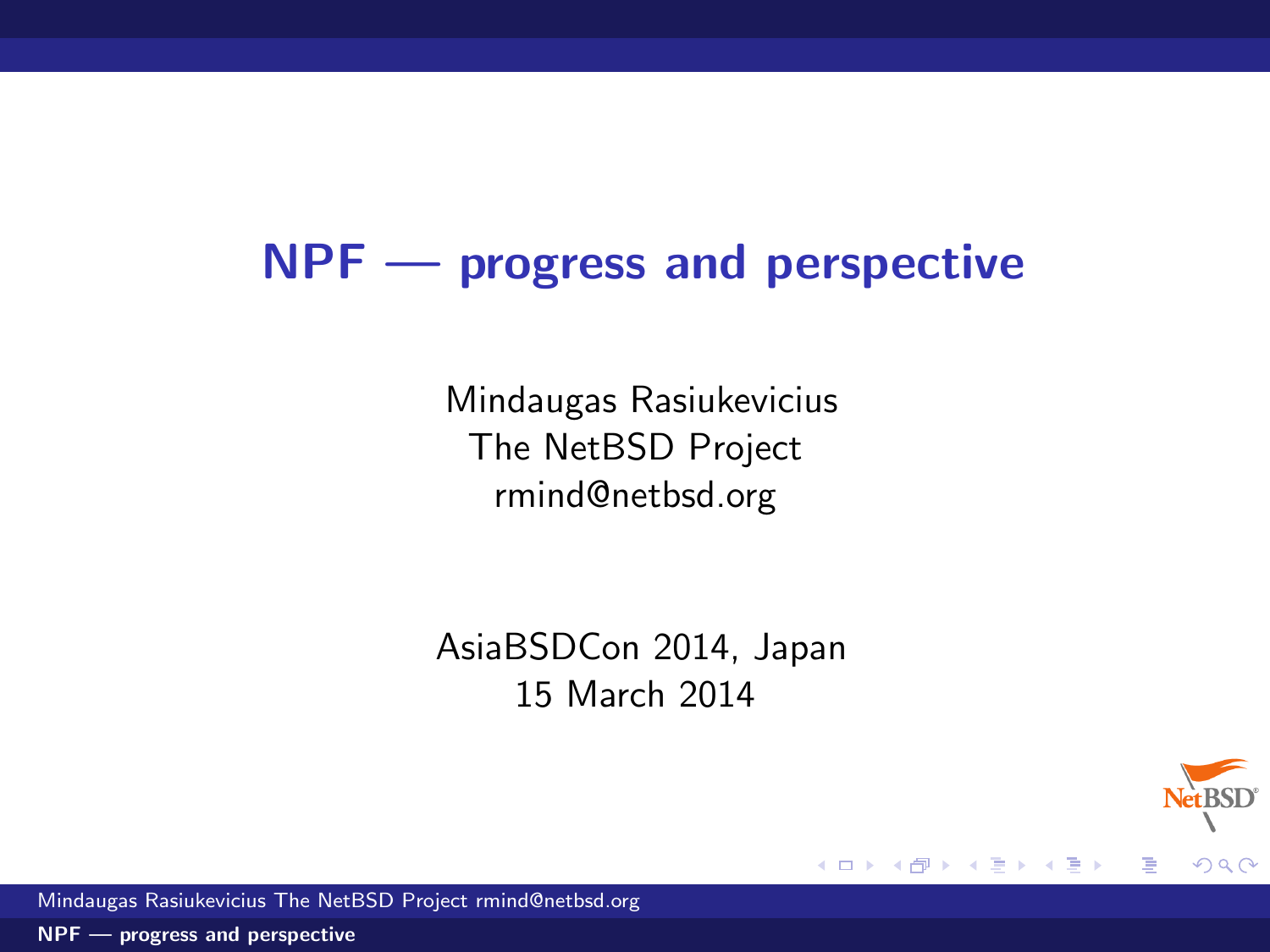Introduction What is NPF?

> NPF – is a NetBSD packet filter, which can do TCP/IP traffic filtering, stateful inspection and network address translation.



Mindaugas Rasiukevicius The NetBSD Project rmind@netbsd.org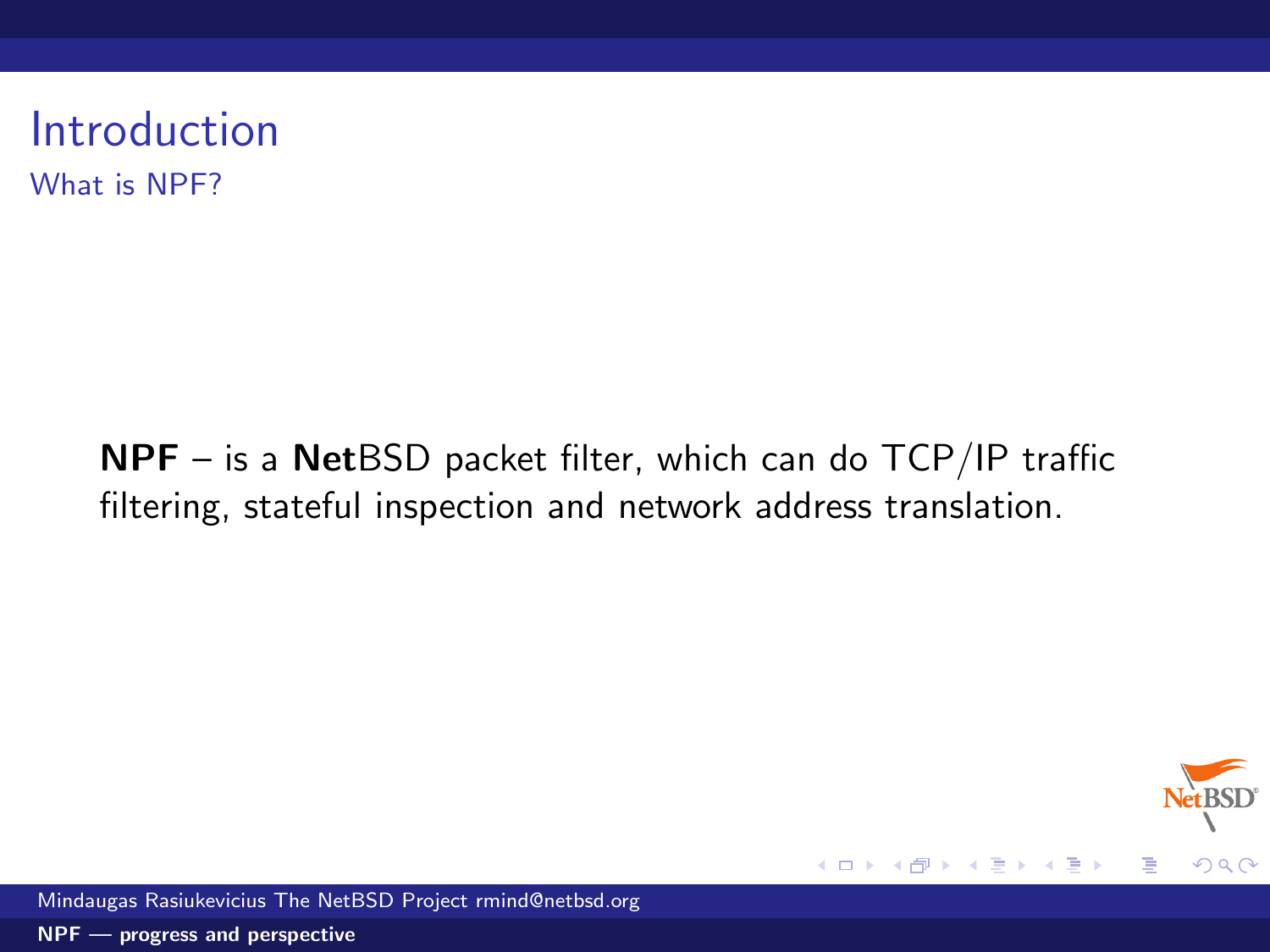# Introduction

Motivation: multi-core world and 3rd party extensions

Multi-core world:

- $\triangleright$  There was no SMP optimised packet filter in \*BSD.
- $\blacktriangleright$  The code base of other packet filters seemed unsatisfactory.
- $\triangleright$  NPF idea was partly a response to *nftables* developed under the Linux Netfilter project.

Users and vendors often need custom solutions.

- $\triangleright$  There was no packet filter in \*BSD with an emphasis on modularity.
- $\triangleright$  Linux Netfilter provided the most convenient framework for custom extensions. GPL is an issue: there are known GPL-related legal disputes with vendors using Netfilter.



 $QQ$ 

メロメ メ都 メメ きょ メモメ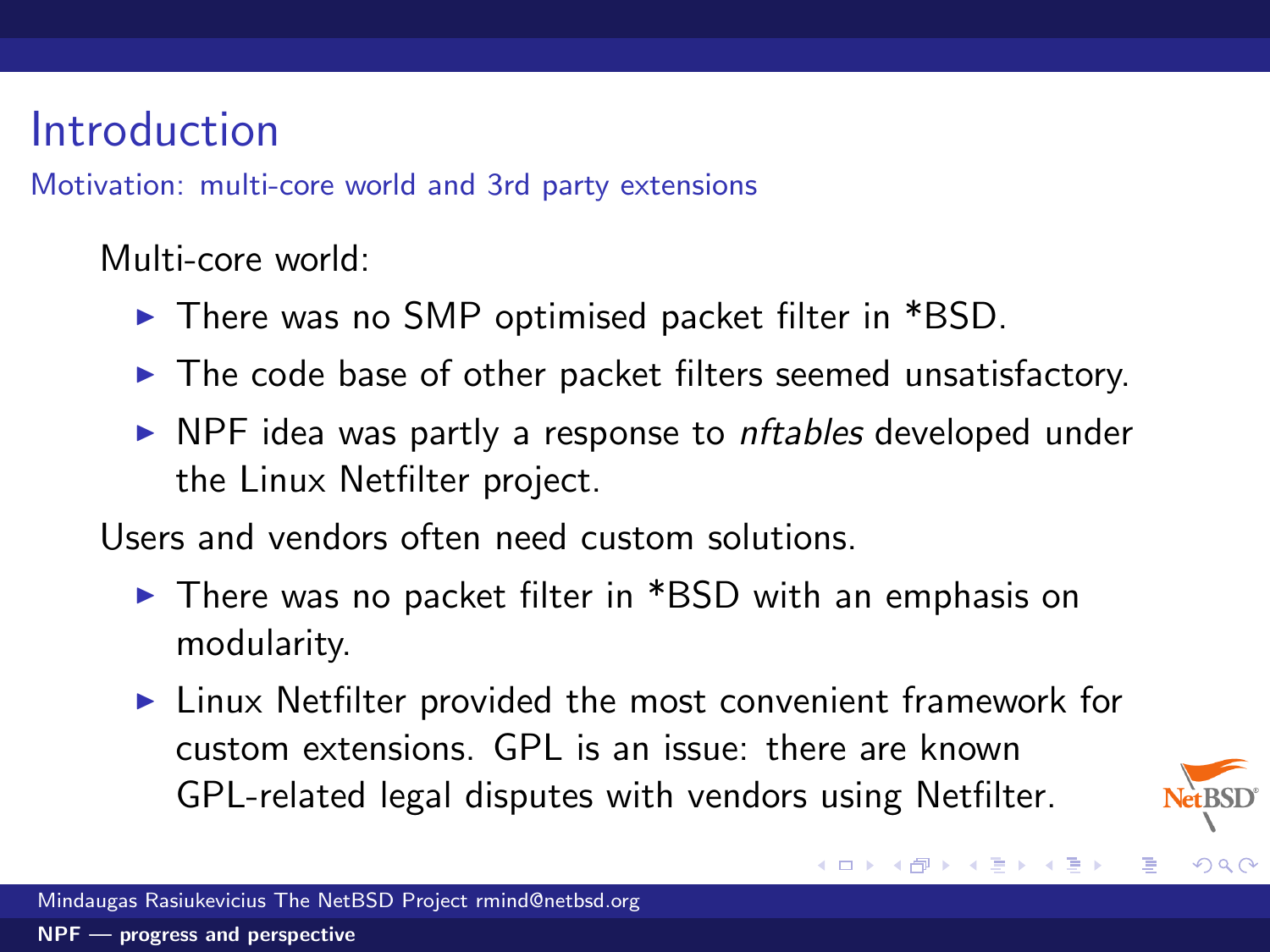# Features

**Highlights** 

### Hence, NPF:

- $\triangleright$  Written from scratch with a focus on performance, scalability and modularity.
- $\triangleright$  Supports stateful packet filtering and network address translation.
- $\triangleright$  Convenient support for extensions.
- $\triangleright$  Protocol independence in the NPF core engine.
- $\triangleright$  Support for "tables": storage designed for large IP sets and frequent updates.
- $\triangleright$  2-clause BSD license: liberal and vendor-friendly.
- ▶ IPv6 support, extensions for normalisation, logging and more! NetBSD

**K ロ ▶ K 御 ▶ K 君 ▶ K 君 ▶** 

 $QQQ$ 

Ε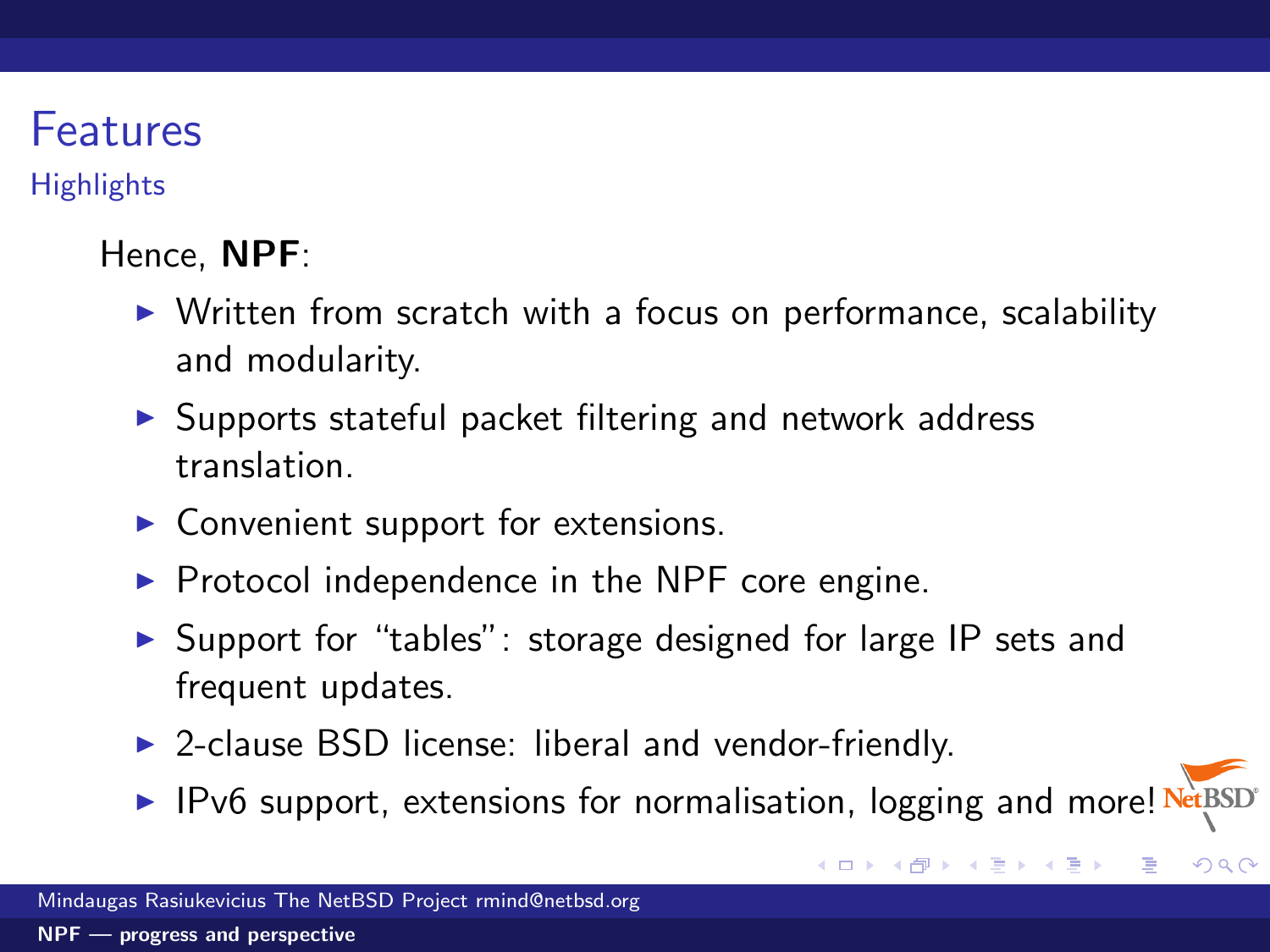# Design

Packet classification engine – BPF

NPF packet classification engine i.e. rule processing is based on byte-code instruction processing.

- $\triangleright$  NPF uses BPF byte-code with JIT compilation.
- $\blacktriangleright$  This design allows us to have protocol independence, e.g. support for a new protocol can be added without any modifications to the kernel part.
- $\blacktriangleright$  sljit<sup>1</sup> is used for JIT compilation. The compiler supports various architectures, is also used by the PCRE library and is reasonably tested and benchmarked.
- $\triangleright$  However, the original BPF instruction set is limited: it cannot perform complex operations, e.g. table lookup.

メロメ メ御メ メミメ メミ

 $209$ 

 $^{1}$ http://sljit.sourceforge.net/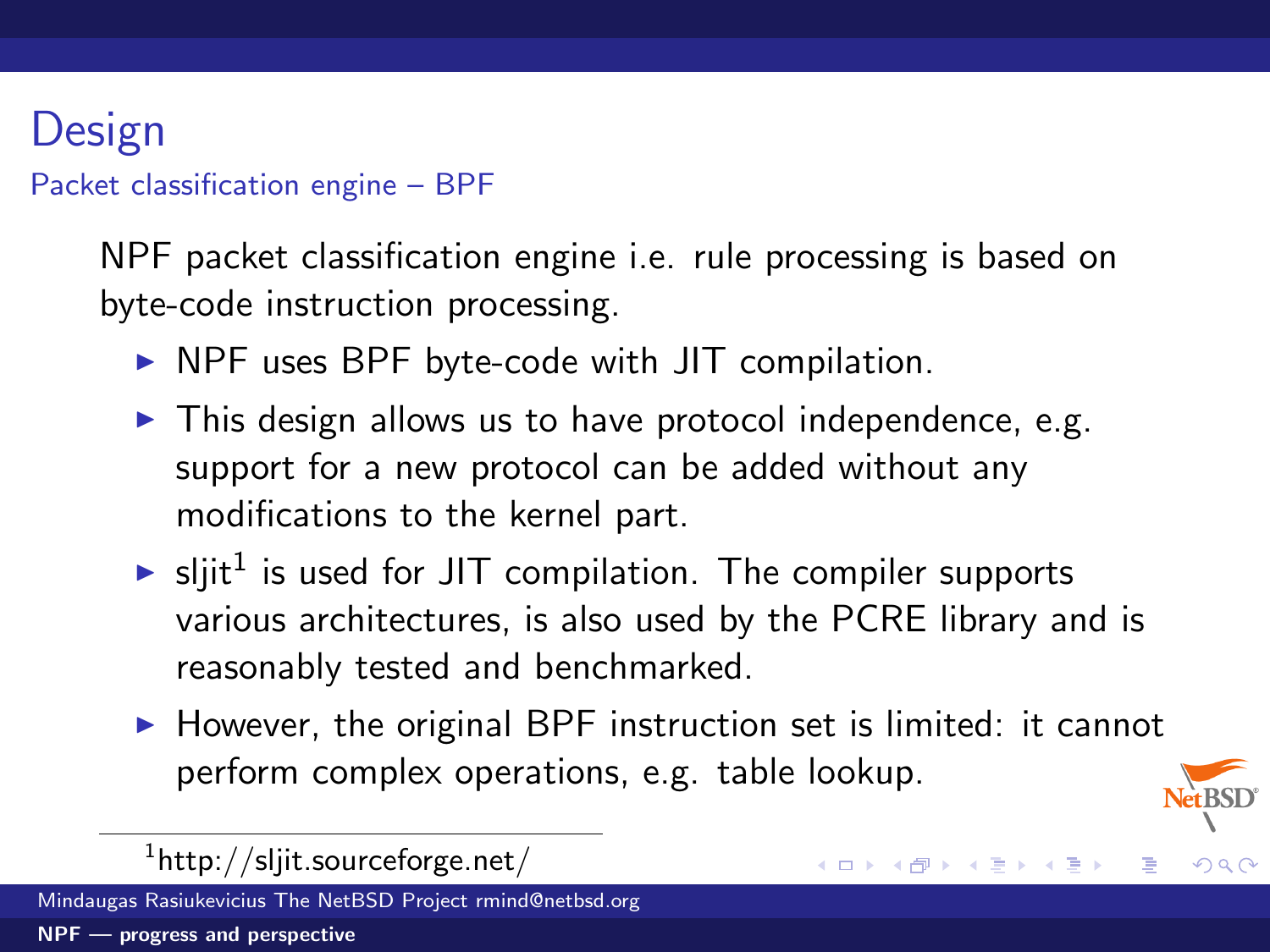### Design BPF COP

BPF was extended with "coprocessor" support for offloading complex operations.

- $\triangleright$  BPF coprocessor honours the tradition of RISC-like instruction sets, but the debate whether BPF should grow some complex instructions (e.g. to handle IPv6 headers) is still on.
- $\triangleright$  Two new instructions in the misc category: BPF COP and BPF COPX. They call a **predetermined** function using an array index. The functions can only be set by the kernel.
- $\blacktriangleright$  They can read the packet in a read-only manner, use the memstore and return a value. They cannot change the flow, so BPF byte-code does not become Turing-complete.



 $209$ 

メロメ メ都 メメ きょ メモメ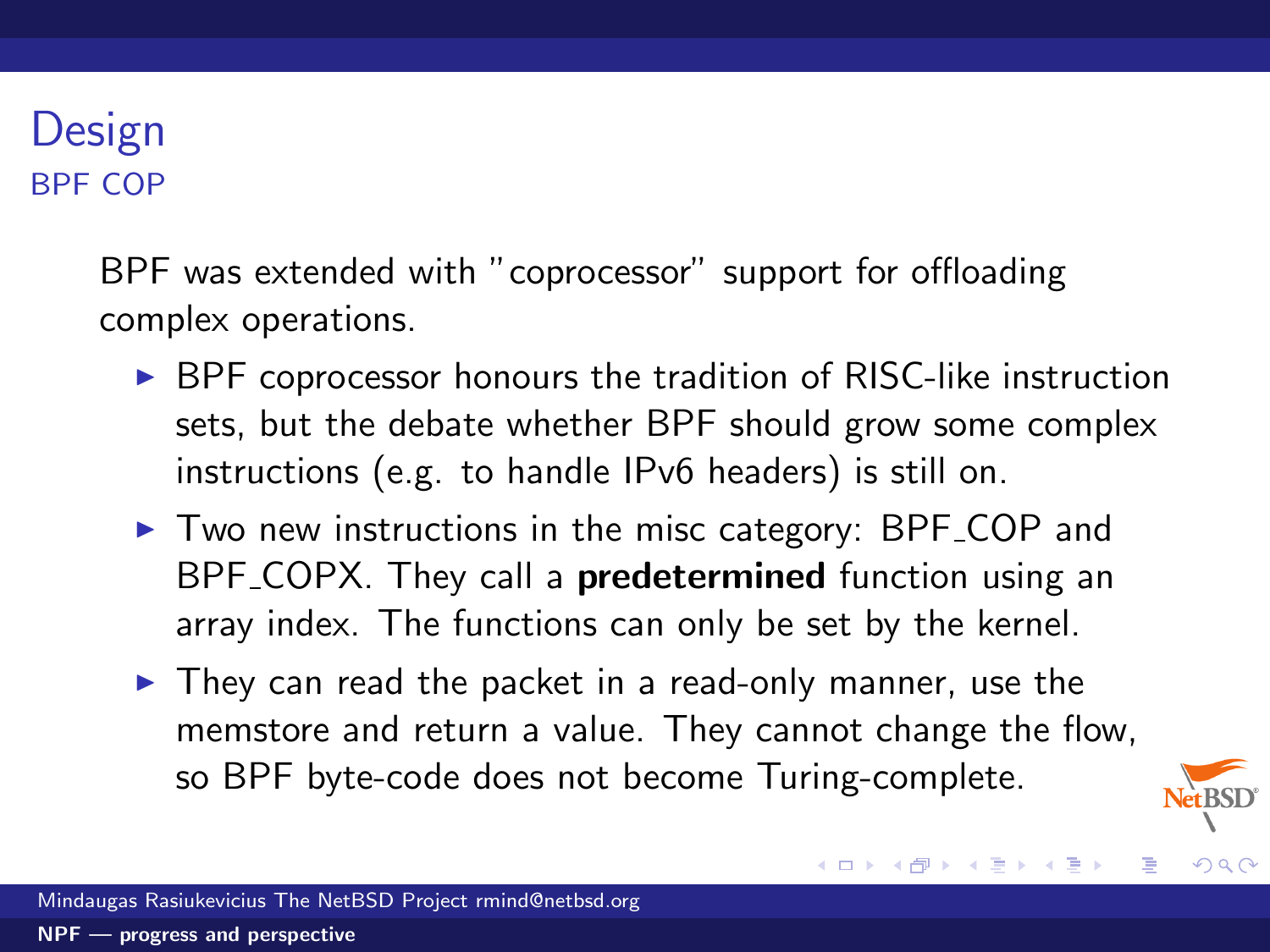### Design BPF everywhere

Additionally, NPF also supports  $pcap(3)$  – its syntax and capabilities. Virtually any filter pattern can be constructed. An example:

block out final pcap-filter "dst  $10.1.1.252$  and  $ip[2:2] > 576"$ 

 $\triangleright$  By the way: the idea of unifying all packet classification engines under BPF is not new. It has been floating around for, at least, few decades...



**≮ロト ⊀ 倒 ト ⊀ き ト**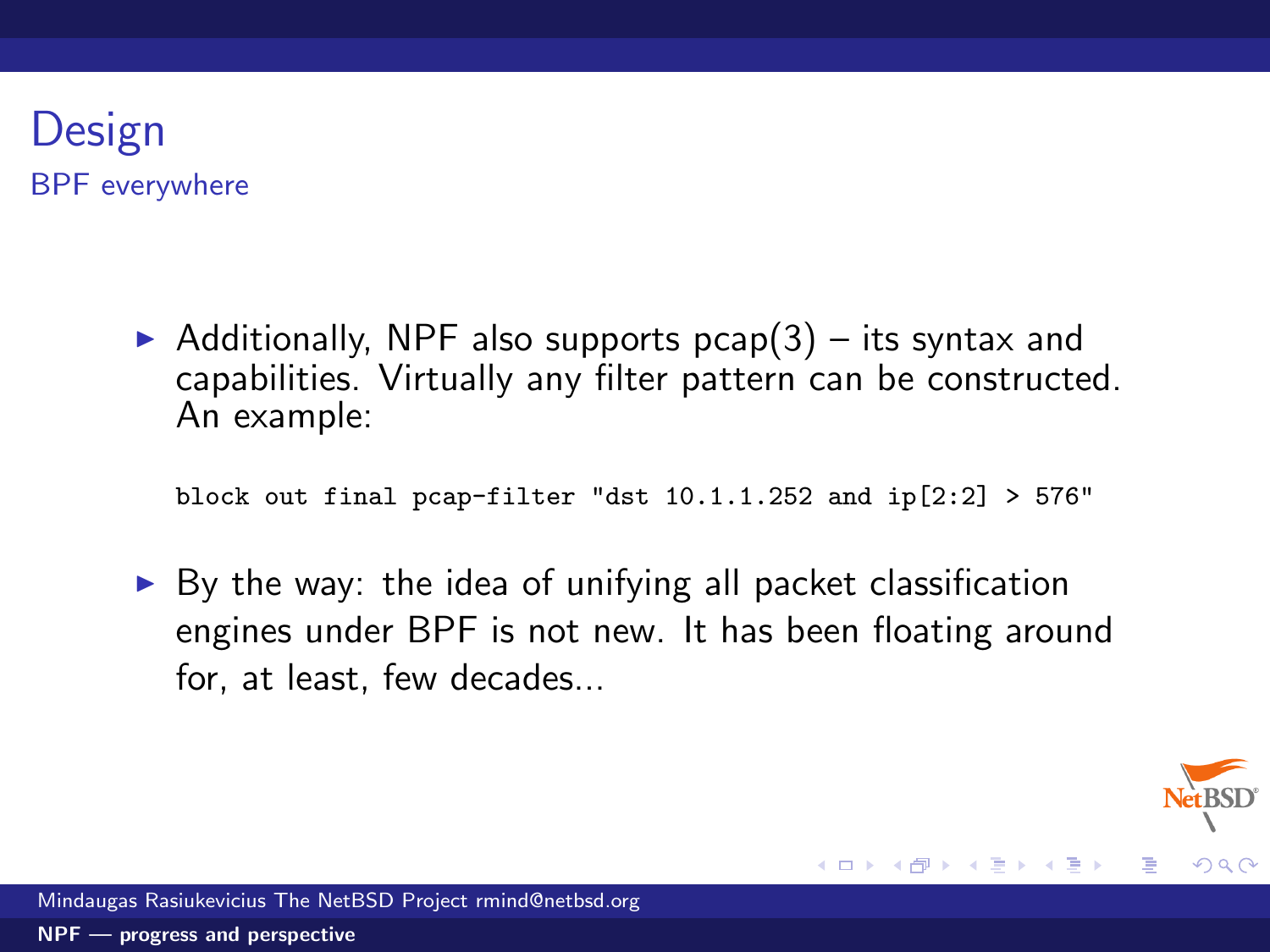### Design Rules

- $\triangleright$  There are static rules and dynamic rules. The former are loaded together with the configuration. The latter can be added/removed on the fly.
- $\triangleright$  A group is a rule which has sub-rules. Therefore, the rules in NPF can be **nested** (there is an artificial limit, though).
- In the kernel, the list of static rules is represented as an array with jump/skip marks. Therefore, rule inspection is a simple non-recursive iteration which, as a side note, is also cache-friendly.

 $209$ 

メロメ メタメ メミメ メ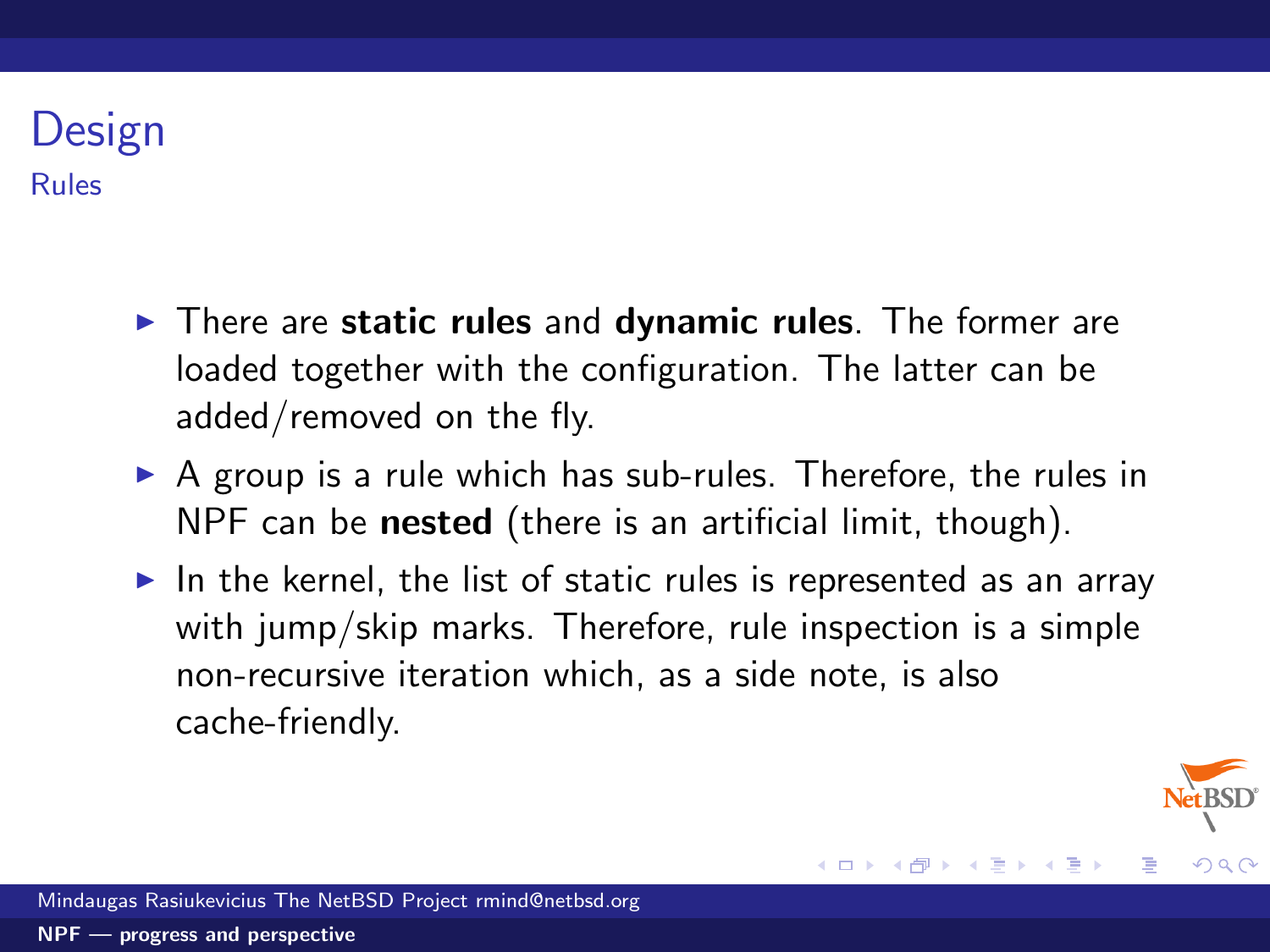### Design Ruleset

- $\triangleright$  Ruleset reload is performed as a single one step commit with a minimum performance impact on the packet processing.
- The ruleset is protected using *passive serialisation*<sup>2</sup>. Hence, the ruleset inspection is lockless.

(□ ) ( ) →



<sup>2</sup>Similar concept to RCU, but patent-free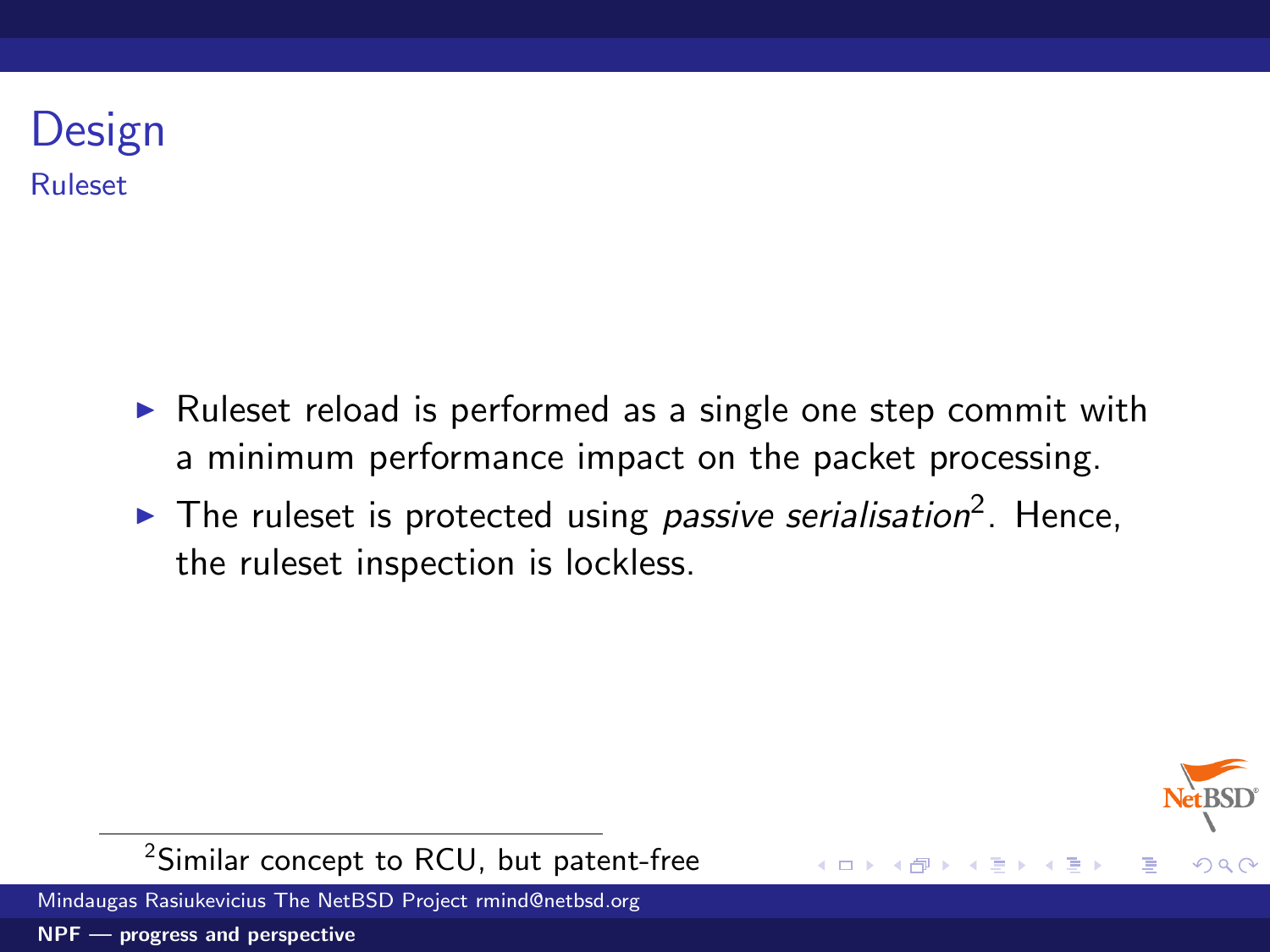### Design Dynamic rules

Dynamic rules can be added/removed on the fly, without reloading the entire configuration. Some notes:

- $\triangleright$  Each rule gets a unique identifier which is returned on addition.
- $\triangleright$  Also, SHA1 hash is calculated on rule meta data and therefore rule can be removed given its definition/filter criteria.
- $\triangleright$  The rule can be reliably removed using the unique ID. This is the more efficient and recommended way.
- $\triangleright$  While rule inspection is lockless, rule addition or removal has significant overhead.

メロト メ団 トメ ミトメ

 $209$ 

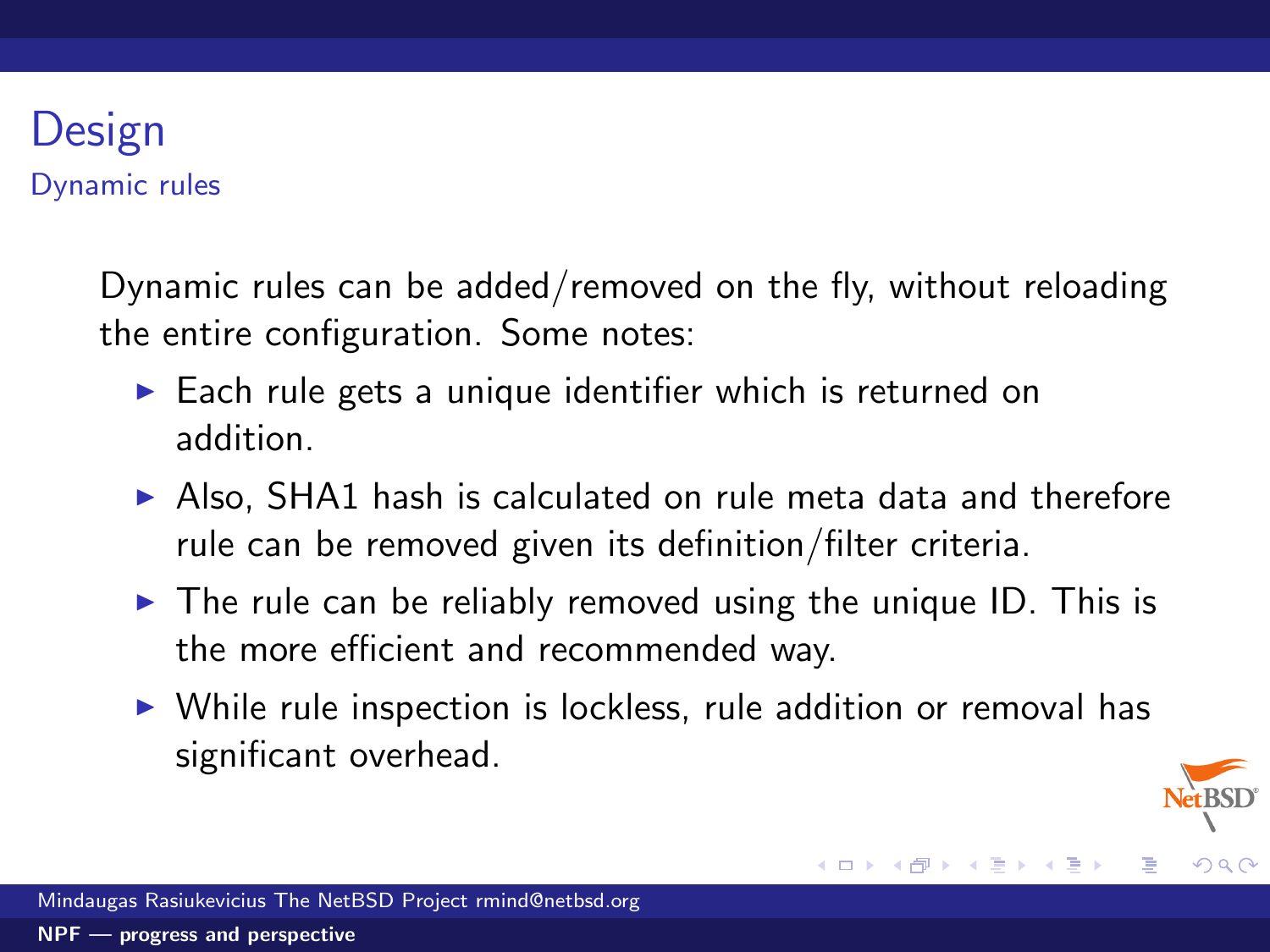### Design Dynamic rules

Example:

```
$ npfctl rule "test-set" add block proto tcp from 192.168.0.6
\n  <b>N</b> 1
$ npfctl rule "test-set" list
block proto tcp from 192.168.0.6
$ npfctl rule "test-set" add block from 192.168.0.7
OK 2
$ npfctl rule "test-set" list
block proto tcp from 192.168.0.6
block from 192.168.0.7
$ npfctl rule "test-set" rem block from 192.168.0.7
$ npfctl rule "test-set" rem-id 1
$ npfctl rule "test-set" list
$
```
 $E = \Omega Q$ 

メロメ メ都 メメモメメ ヨメ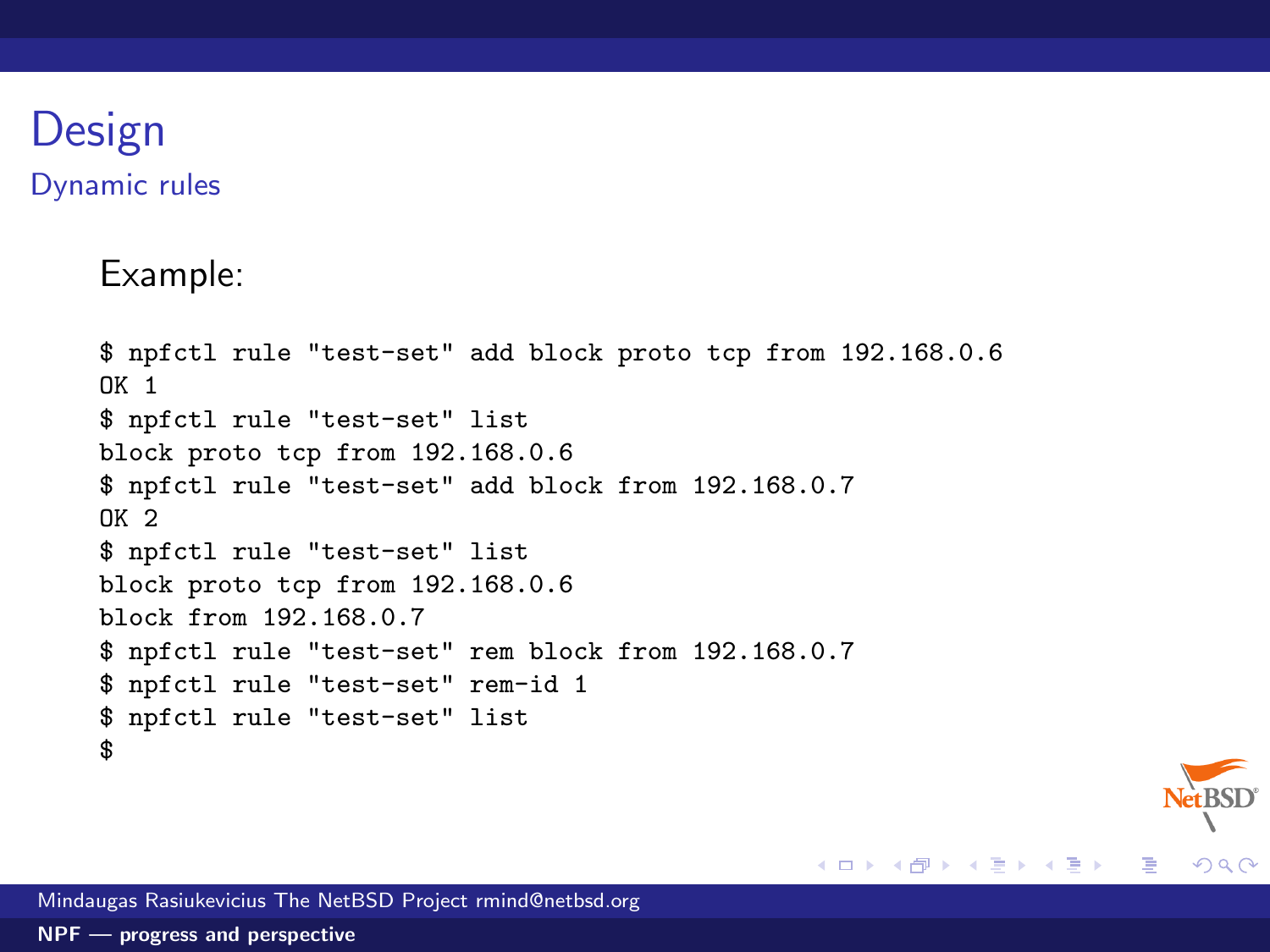### Design Stateful inspection

NPF supports stateful filtering – costly, but demanded feature.

- It performs full tracking of  $TCP$  connections. This means not only tracking of source and destination IP addresses with port numbers, but also TCP state, sequence numbers and window sizes.
- $\blacktriangleright$  Tracked connections are stored in a hash table with a red-black tree per bucket, protected by a read-write lock.
- $\blacktriangleright$  The hash table distributes the locks and thus significantly reduces the lock contention.
- $\triangleright$  The tree prevents from DoS attacks exploiting hash collisions and O(n) behaviour.

メロメ メ御 メメ きょくき

 $209$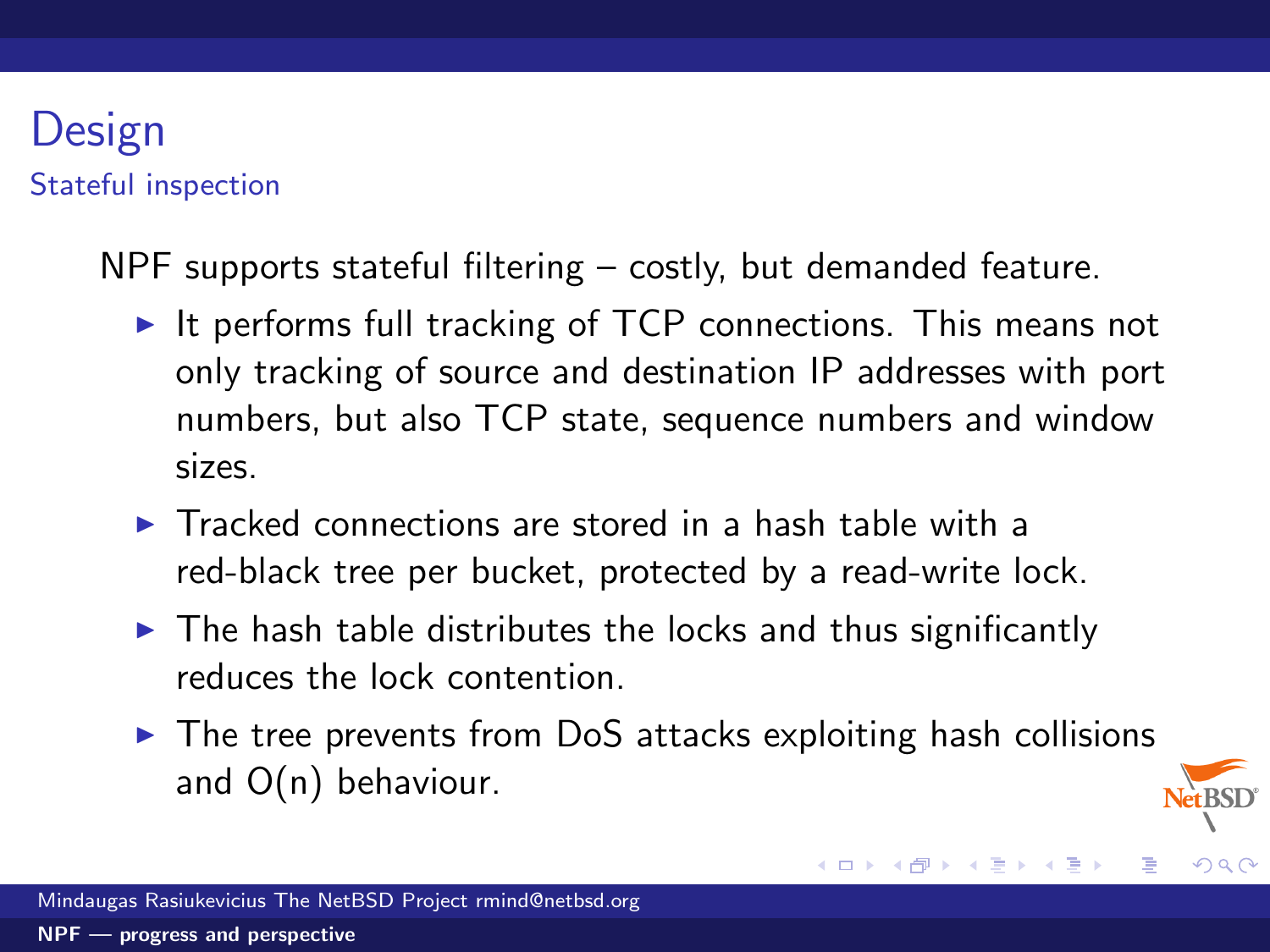### Design Stateful inspection

- In NPF, the state is uniquely identified by a 6-tuple.
- $\triangleright$  Bypassing the ruleset on other interfaces can have undesirable effects, e.g. a packet with a spoofed IP address might bypass ingress filtering.
- $\blacktriangleright$  However, there are legitimate cases when bypassing on other interfaces is safe and can increase the performance.
- $\triangleright$  Therefore, stateful-ends keyword was added to perform the state lookup on other interfaces as well.



 $209$ 

 $\leftarrow$   $\Box$   $\rightarrow$   $\rightarrow$   $\leftarrow$   $\Box$   $\rightarrow$   $\rightarrow$   $\rightarrow$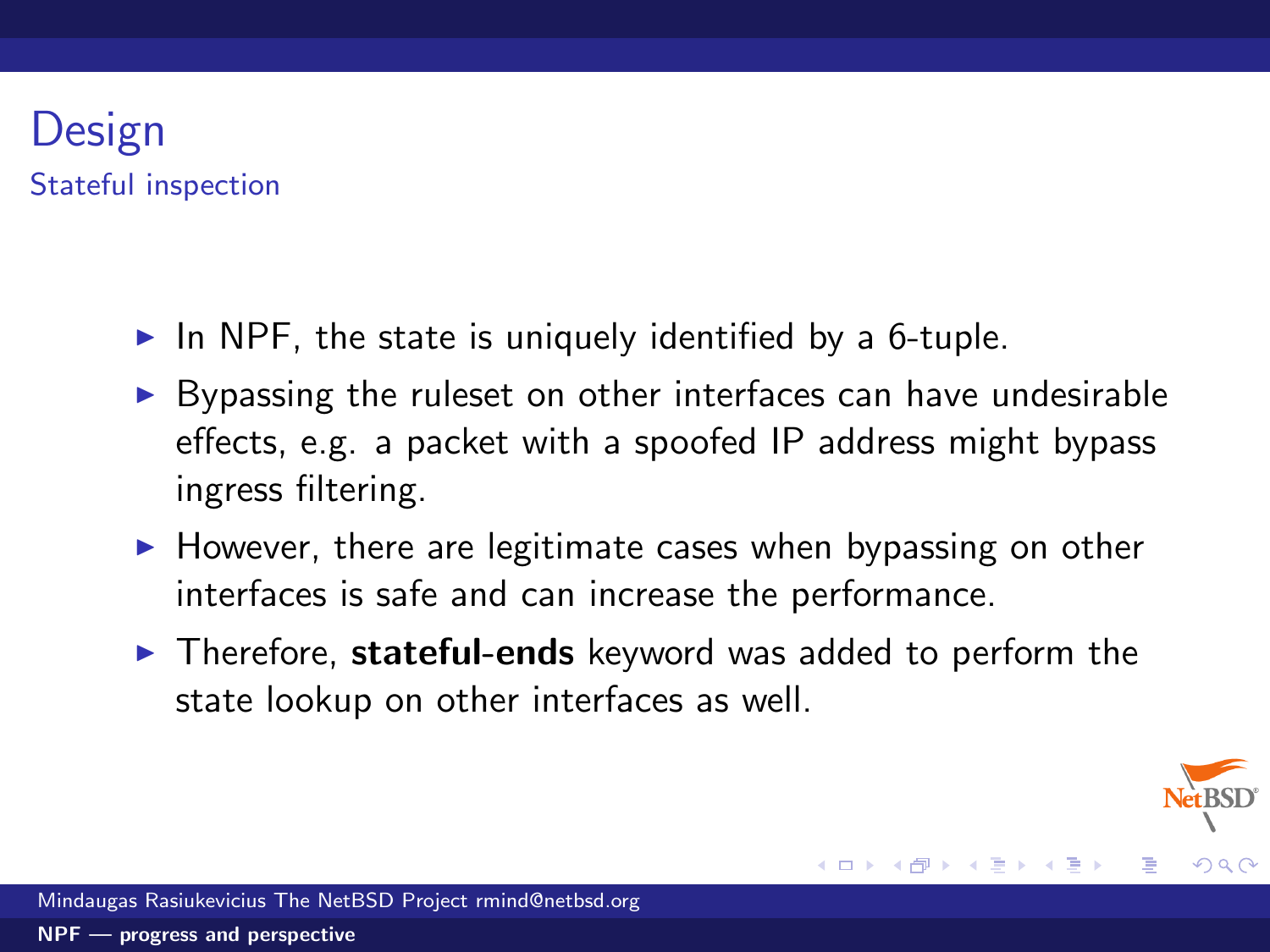### Design Stateful inspection

The current performance of state lookup is "good enough", but not optimal.

- $\triangleright$  State inspection involves 6-tuple lookup. Performing both the hash calculation and the tree iteration has a cost. Read-write locks suffer from cache-line bouncing effect.
- $\triangleright$  The current work is to replace hashed trees with more efficient data structure – a lockless and cache-aware  $B+$  tree.<sup>3</sup>
- $\triangleright$  Very preliminary results indicate  $\sim$ 2x faster state lookup with linear scalability!



 $209$ 

K ロ K K @ K K 등 K K 등

 $3$ Masstree by Y. Mao, E. Kohler and R. Morris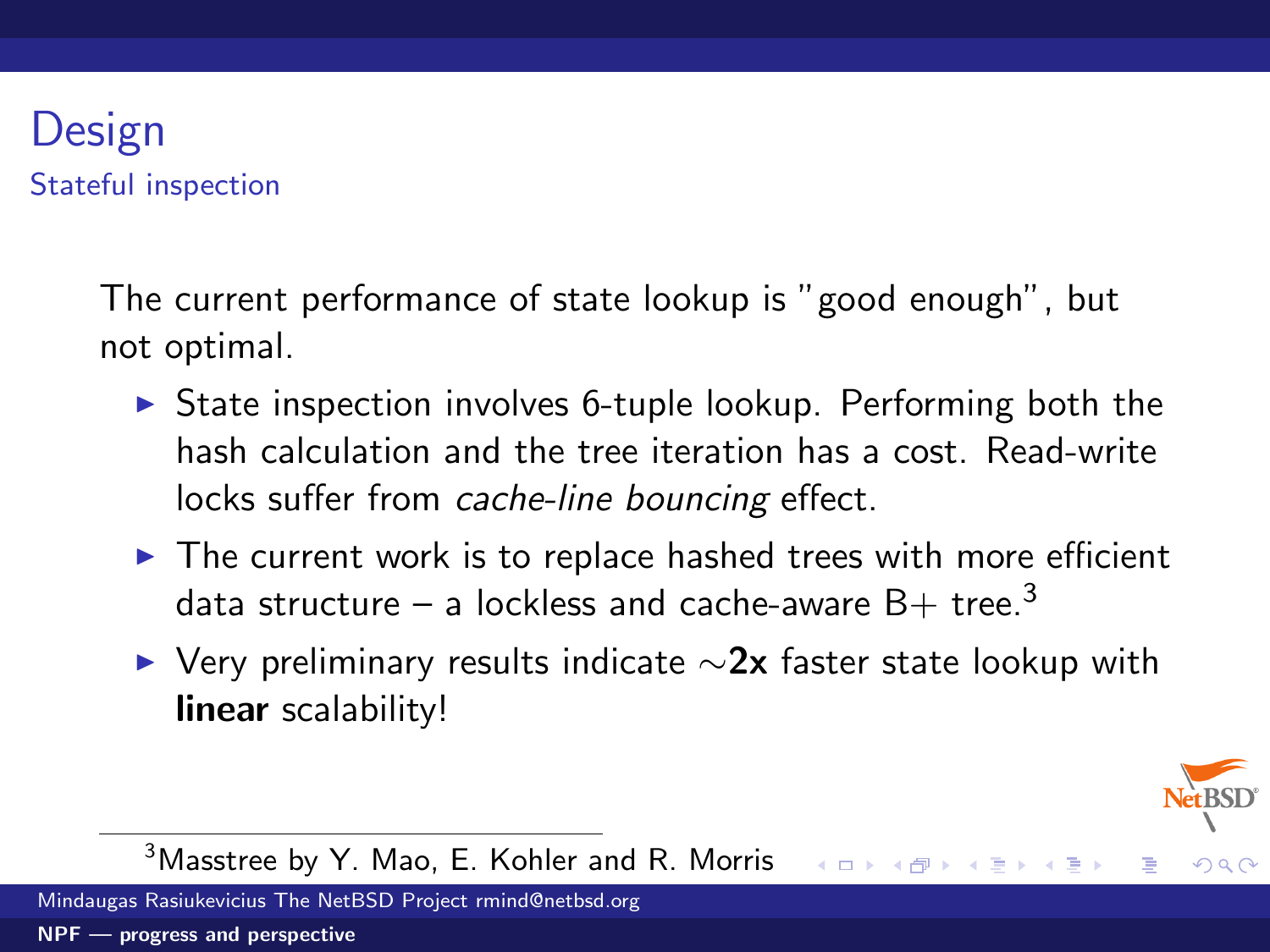# Design

#### Network address translation (NAT)

NPF supports dynamic (stateful) and static (stateless) NAT.

- $\blacktriangleright$  Inbound/source and outbound/destination NAT.
- $\triangleright$  Address-port translation (NAPT/masquerading) or just port translation (forwarding).
- $\triangleright$  Bi-directional NAT (a combination of inbound and outbound).
- $\triangleright$  Pretty much any variations can be defined using a single expressive form of syntax:

```
map = "map" interface
      ( "static" [ "algo" algorithm ] | "dynamic" )
      net-seg ( "->" | "<-" | "<->" ) net-seg
      [ "pass" filtopts ]
```


Ε

 $QQQ$ 

K ロ ▶ K 御 ▶ K 君 ▶ K 君 ▶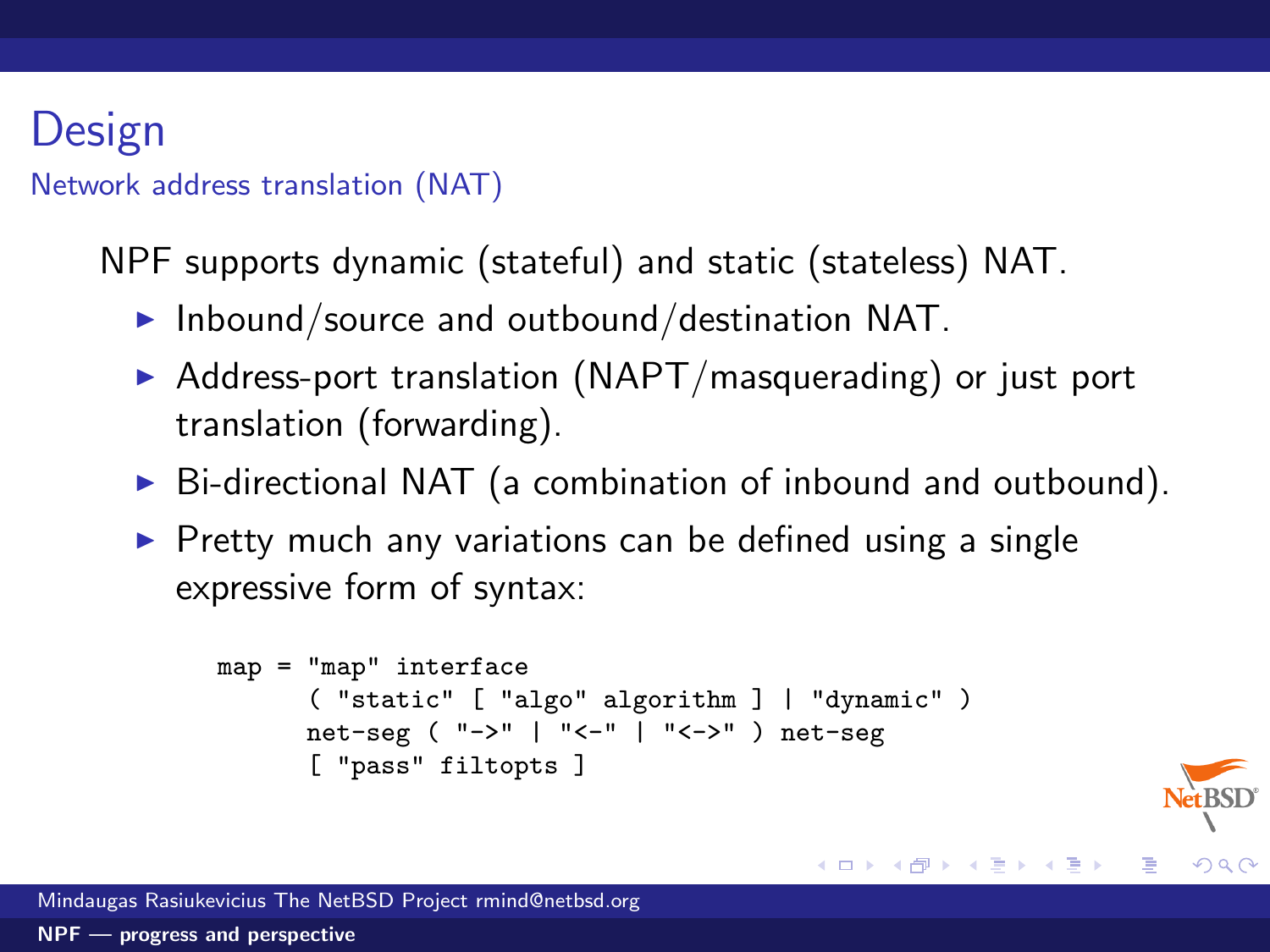### Design **NAT**

NPF has also grown support for IPv6 Network Prefix Translation, as described in RFC 6296:

\$net6\_inner = fd01:203:405::/48  $$net6 outer = 2001:db8:1::/48$ 

map \$ext\_if static algo npt66 \$net6\_inner <-> \$net6\_outer

NPTv6 is a static NAT with a particular algorithm specified.



**K ロ ▶ | K 伺 ▶ | K ヨ ▶**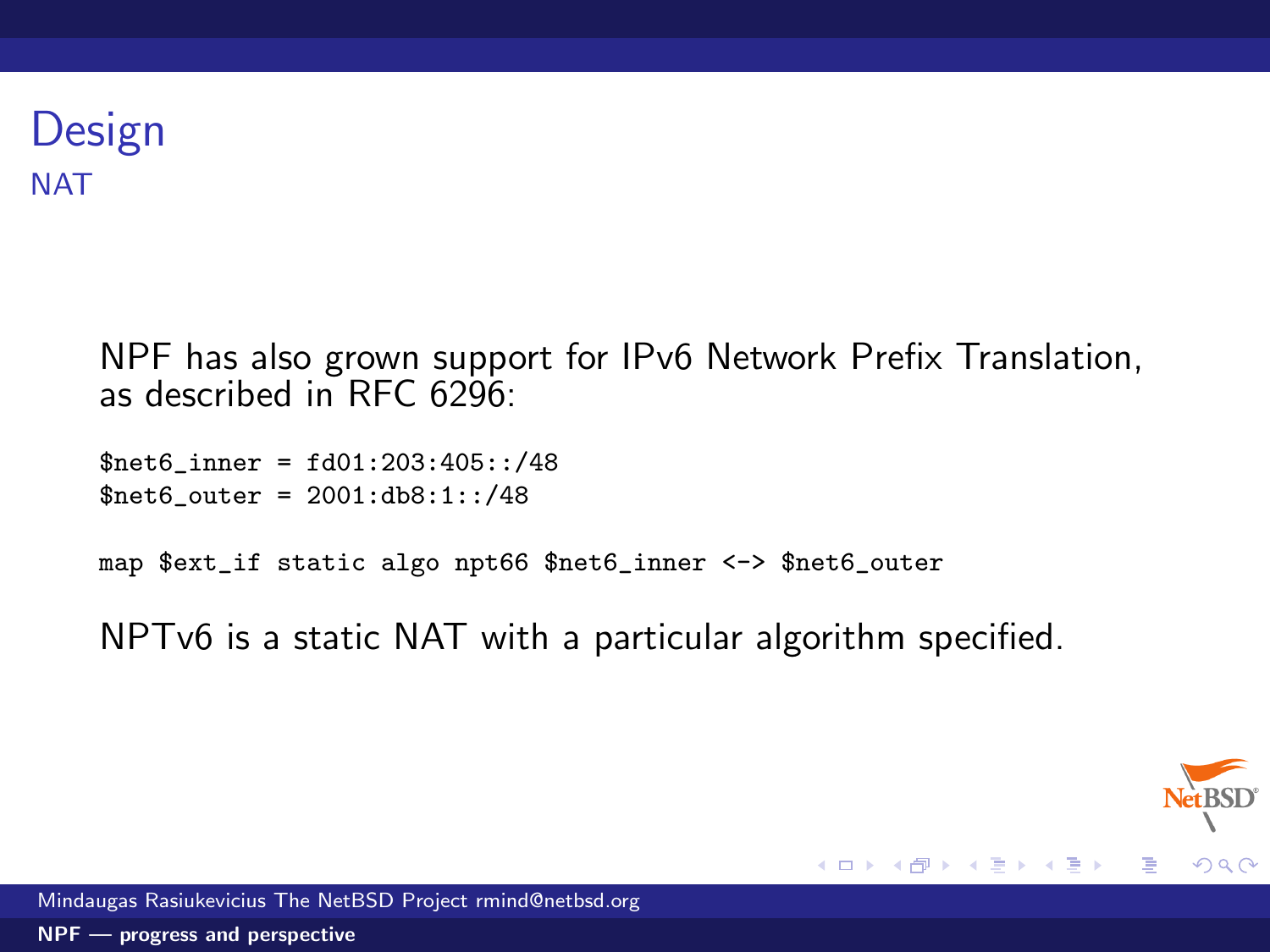# Design

**Tables** 

Large IP sets can be stored in NPF tables for very efficient lookups. NPF tables are similar to the "ipset" module of Linux Netfilter.

- $\blacktriangleright$  Hash: provides amortised  $O(1)$  lookup time and lockless lookup. Obviously, it suffers from collisions and is not suitable for growing sets. Future work: lockless rehash.
- $\triangleright$  Tree: implemented using PATRICIA tree, therefore provides  $O(k)$  lookup time and is more suitable for dynamic sets. However, protected with read-write lock. Future work: lockless prefix tree.
- $\triangleright$  CDB: constant database uses perfect hashing and thus guarantees  $O(1)$  and lockless lookup. Ideal for sets which rarely change.



 $209$ 

メロメ メ都 メメ きょ メモメ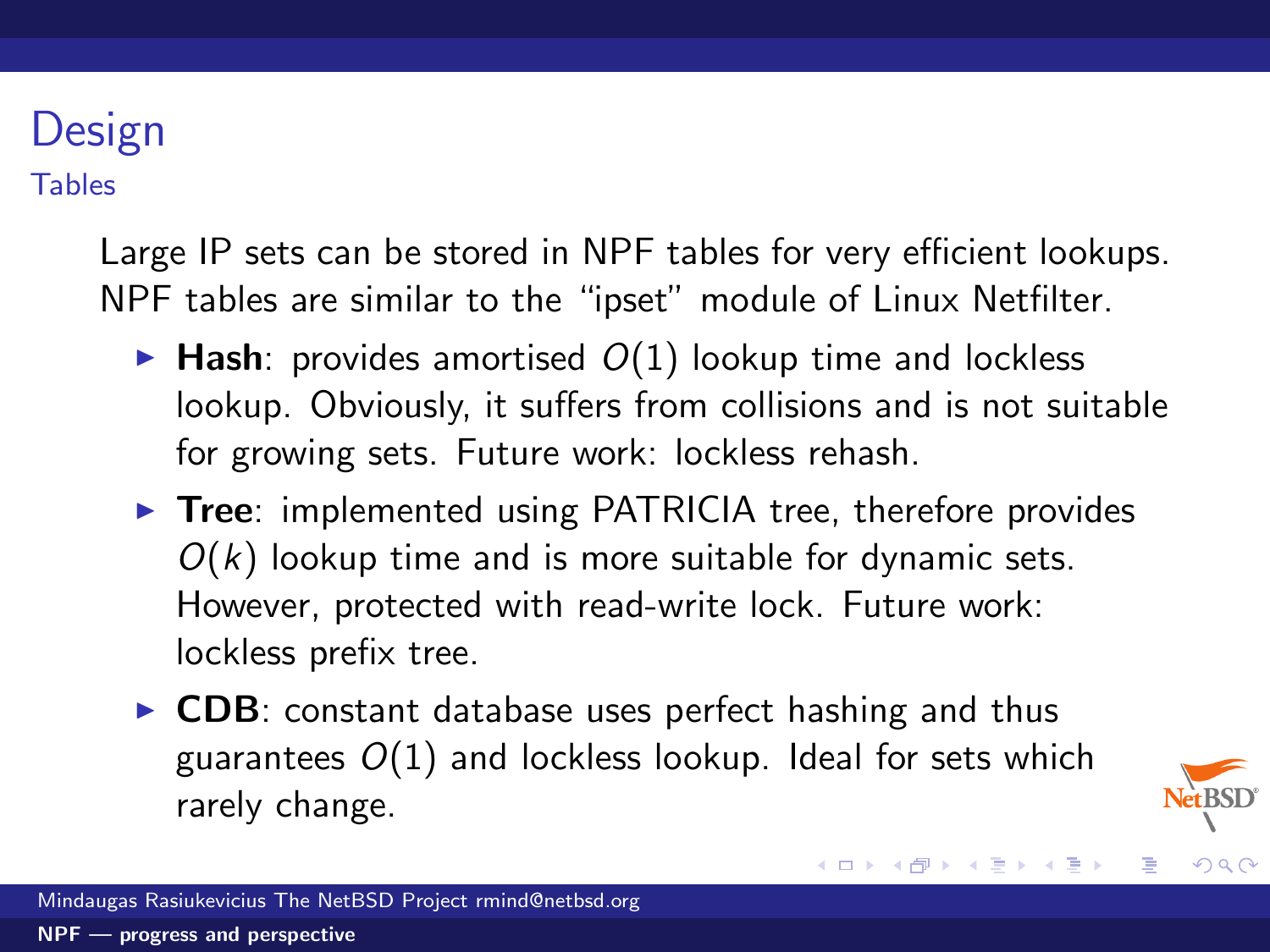

- $\triangleright$  NPF is modular, each component is abstracted and has its own strict interface.
- $\triangleright$  Rule procedures in NPF are a key interface to implement custom extensions. The syntax of npf.conf supports arbitrary procedures with their parameters, as supplied by the modules.
- $\triangleright$  An extension consists of two parts: a dynamic module (.so file) supplementing the npfctl(8) utility and a kernel module.
- $\blacktriangleright$  Just  $\sim$ 160 lines of code for a demo extension, which blocks an arbitrary percentage of traffic. No modifications required to the NPF core or npfctl(8)!

K ロ ▶ K @ ▶ K 듣 ▶ K 듣

<span id="page-17-0"></span> $209$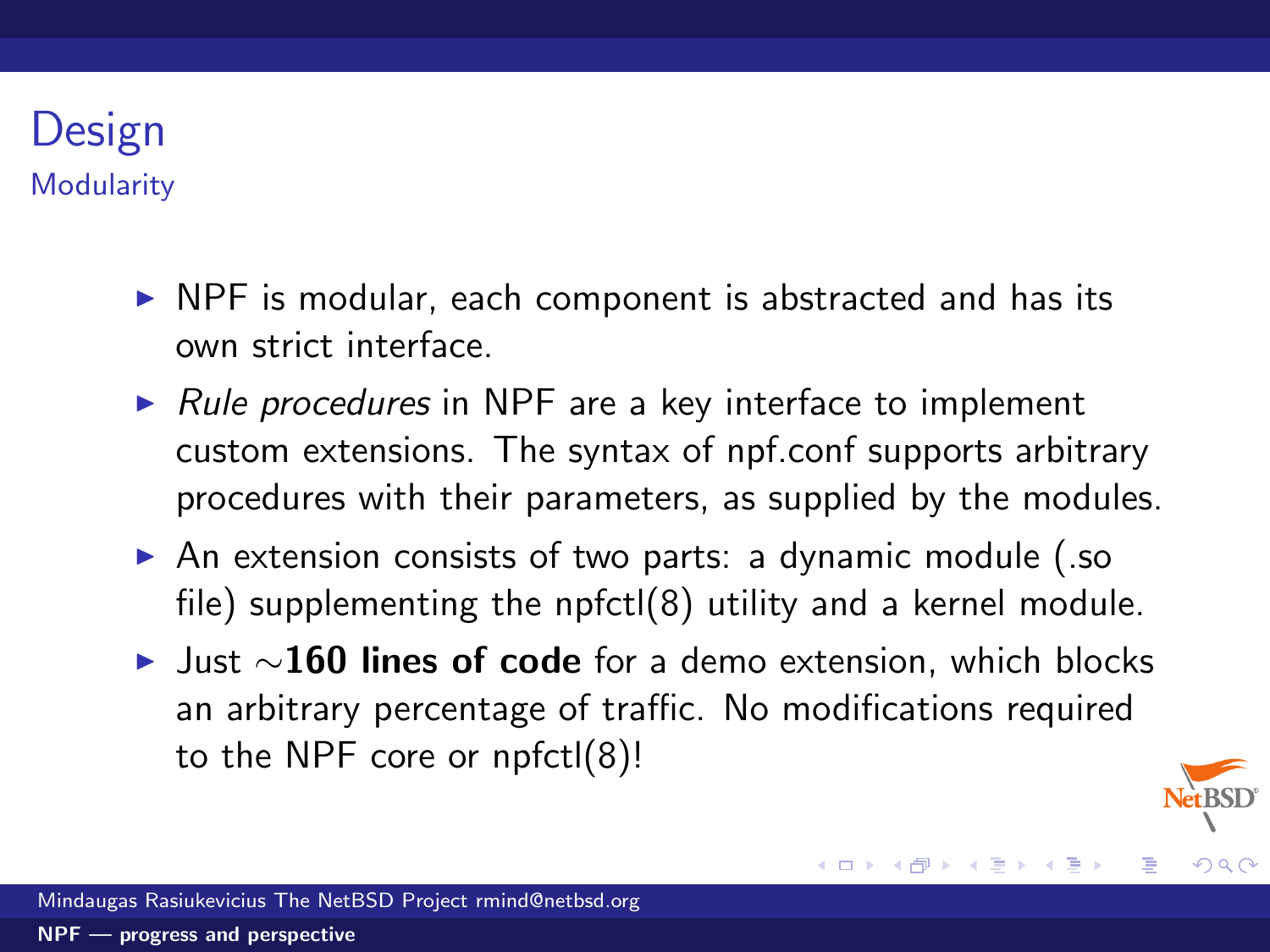# **Testing**

Running and debugging NPF in the userspace

- ▶ For testing, NPF uses NetBSD's RUMP (Runnable Userspace Meta Programs) framework – a kernel virtualisation and isolation technique, which enables running of the NetBSD kernel or parts of it in the userspace, like a regular program.
- $\blacktriangleright$  For example, you can run NetBSD's TCP/IP stack as a regular program and pass other applications through it.<sup>4</sup>
- $\triangleright$  Makes debugging or profiling significantly easier due to availability of tools such as  $\text{gdb}(1)$ .
- $\triangleright$  NPF regression tests are integrated into NetBSD's test suite and thus are part of periodic automated runs.



 $QQ$ 

 $^4$ [https://github.com/anttikantee/buildrump](https://github.com/anttikantee/buildrump.sh)[.](#page-17-0)[sh](https://github.com/anttikantee/buildrump.sh)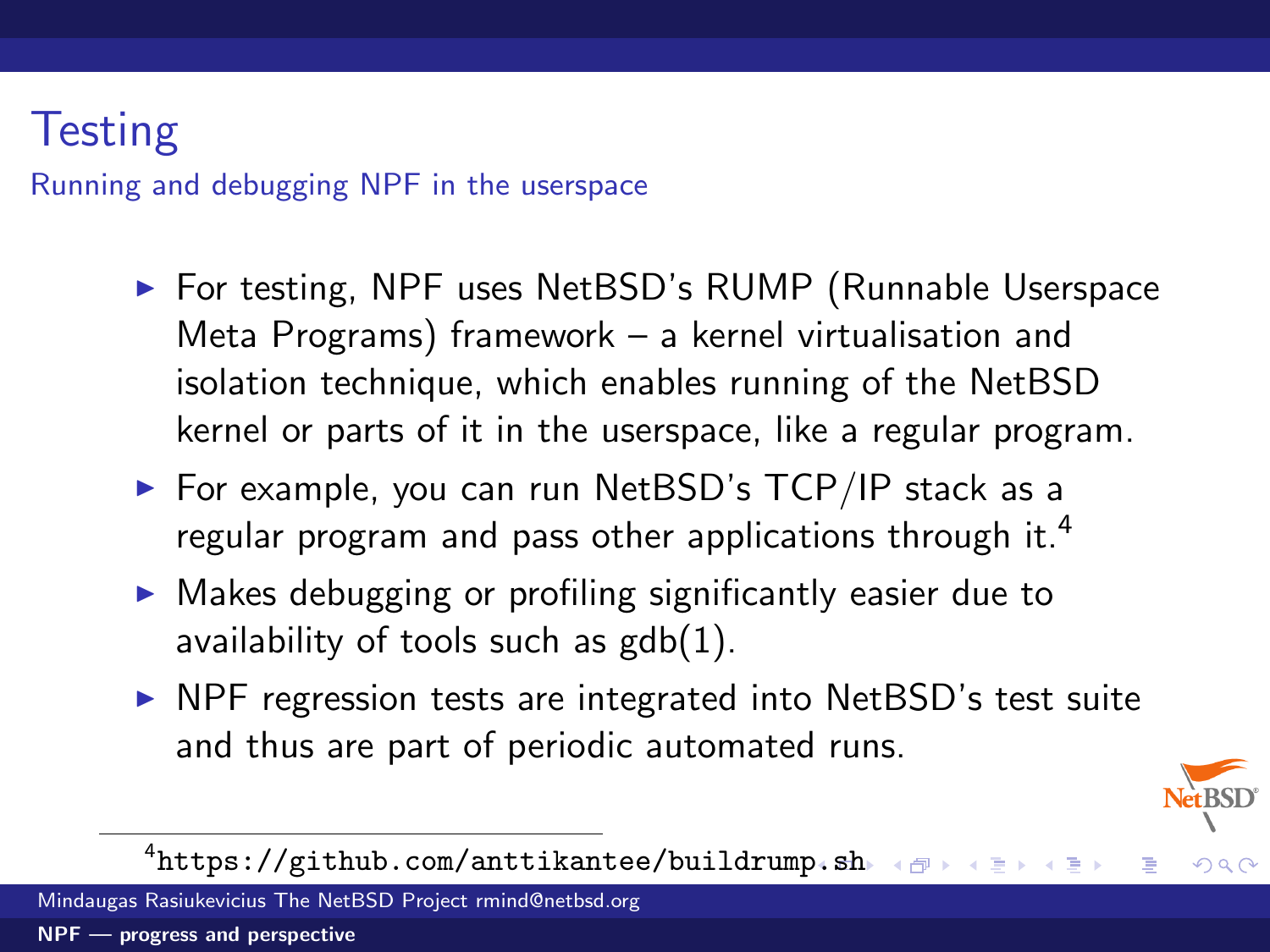### **Testing** Testing and debugging

- $\blacktriangleright$  There are unit tests for every NPF subsystem. They are available within npftest $(8)$  – a program containing both the tests and NPF kernel part running as a userspace program.
- npftest(8) can also read and process tcpdump pcap files with a passed npf.conf configuration. This enables analysis of a particular stream or connection in the userspace.
- $\triangleright$  The npfctl(8) utility has a 'debug' command which can print disassembled BPF byte-code and dump the configuration in the format sent to the kernel.
- $\triangleright$  Development, debugging and testing becomes much easier.



<span id="page-19-0"></span> $209$ 

メロメ メ都 メメ きょ メモメ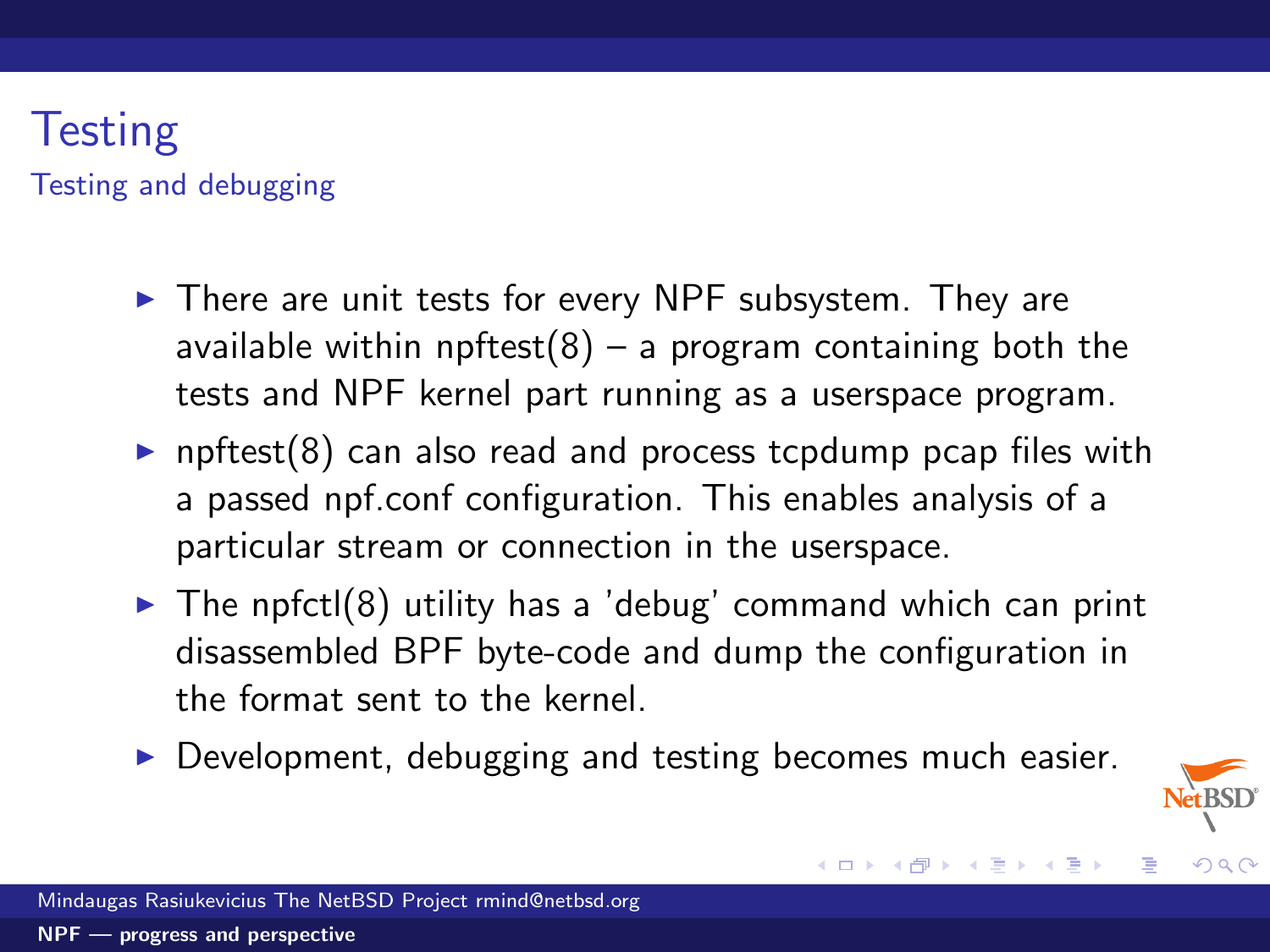### **Testing** Testing and playing

- Recently, NPF has gained support in rumprun project.<sup>5</sup>
- $\triangleright$  You can spawn RUMP kernels as regular programs and setup a network amongst them. For example, you can spawn a bunch of servers and test NAT.
- $\triangleright$  Can be done in a simple shell script ( $\sim$ 50 lines) and be spawned in a second!



 $QQ$ 

**K ロ ト K 御 ト K 走 ト** 

5 <https://github.com/rumpkernel/rumprun>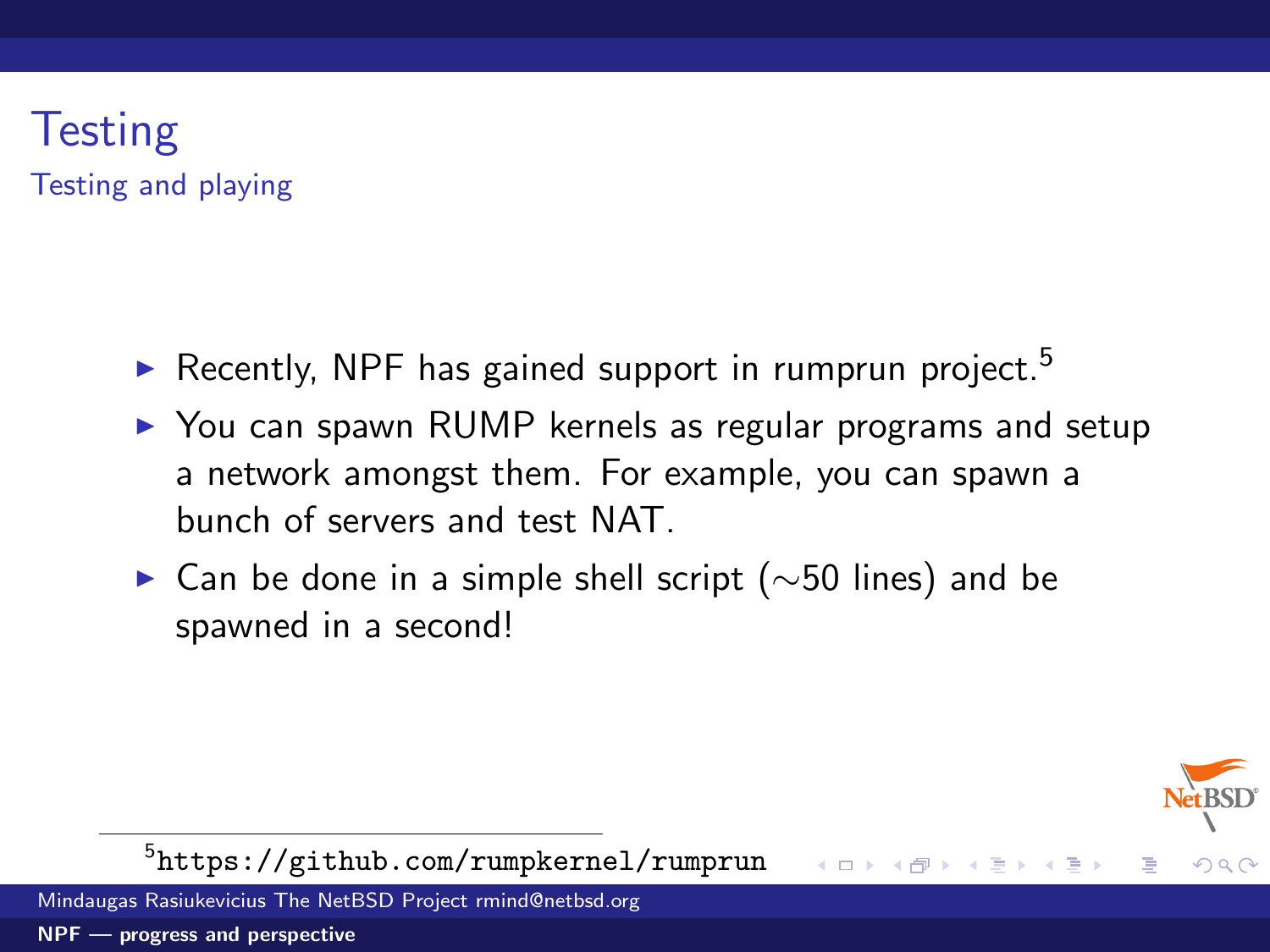# **Scalability**

#### So, can we demonstrate the scalability of NPF?



Mindaugas Rasiukevicius The NetBSD Project rmind@netbsd.org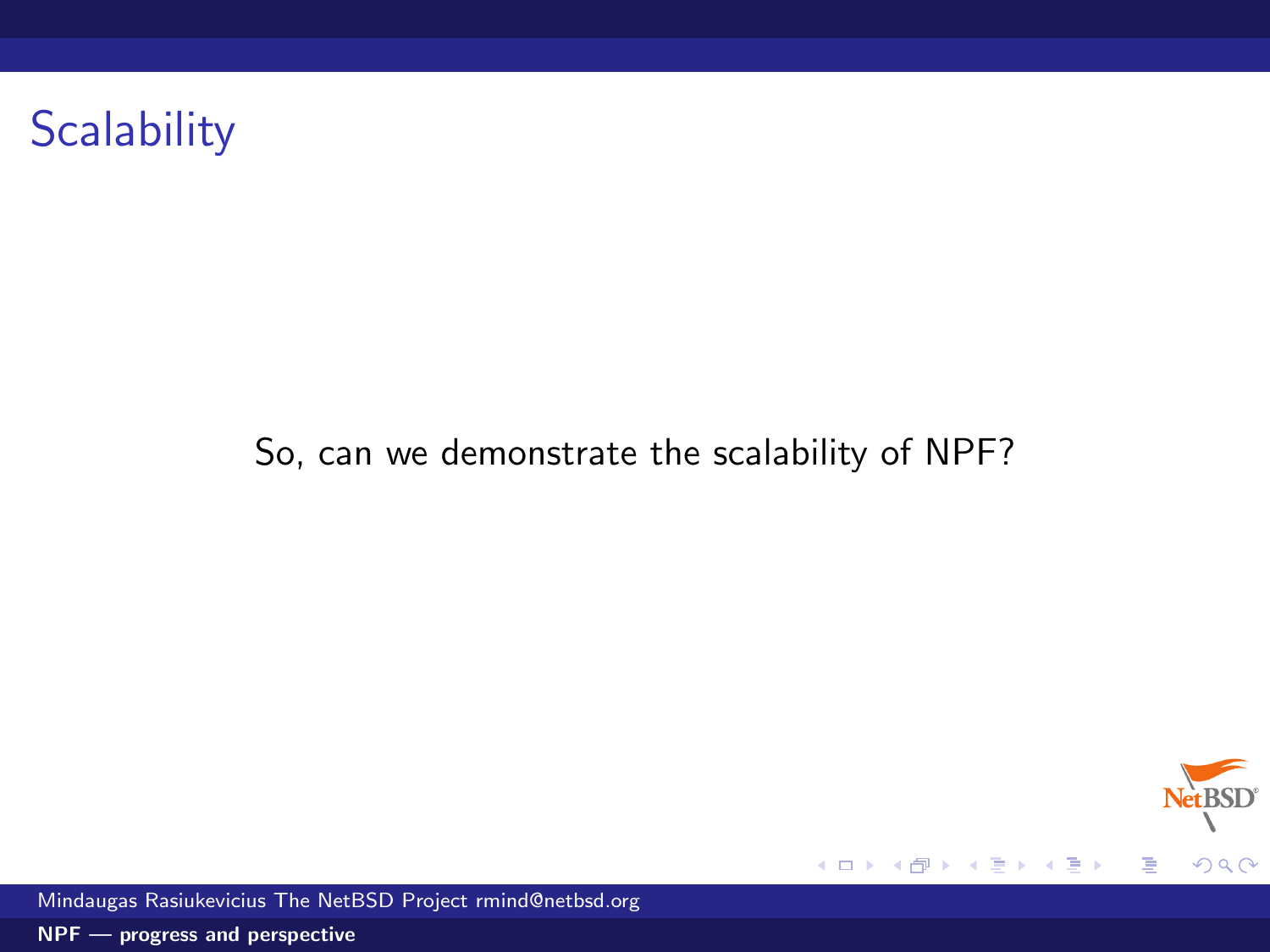# **Scalability**



Net BSD<sup>®</sup>

 $299$ 

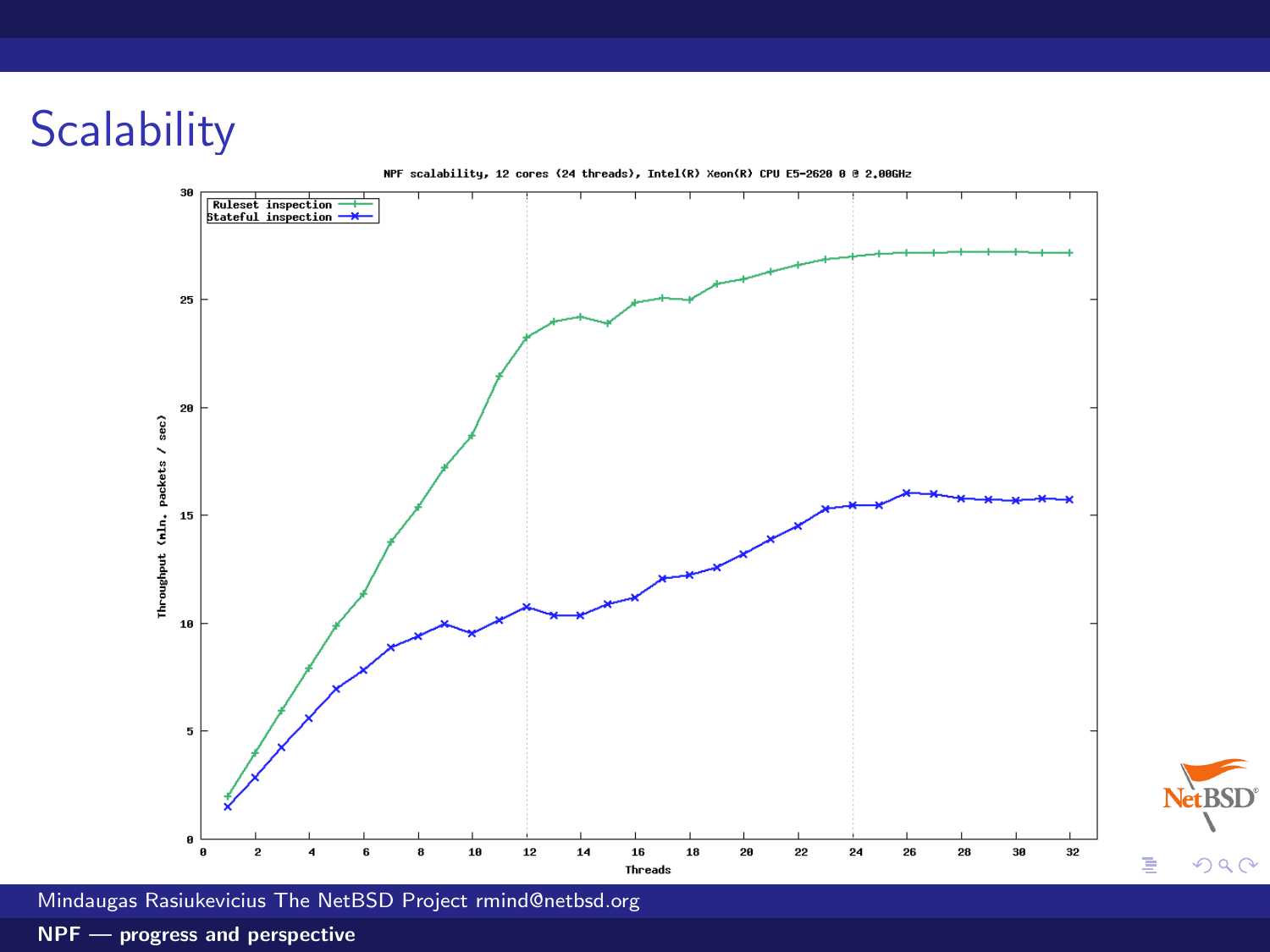# Future directions

 $\triangleright$  Porting to FreeBSD and illumos is under consideration.

4.0.3

э

 $QQQ$ 

3

- $\blacktriangleright$  High availability, load balancing.
- $\triangleright$  QoS: rate limiting, traffic shaping.
- $\blacktriangleright$  More extensions.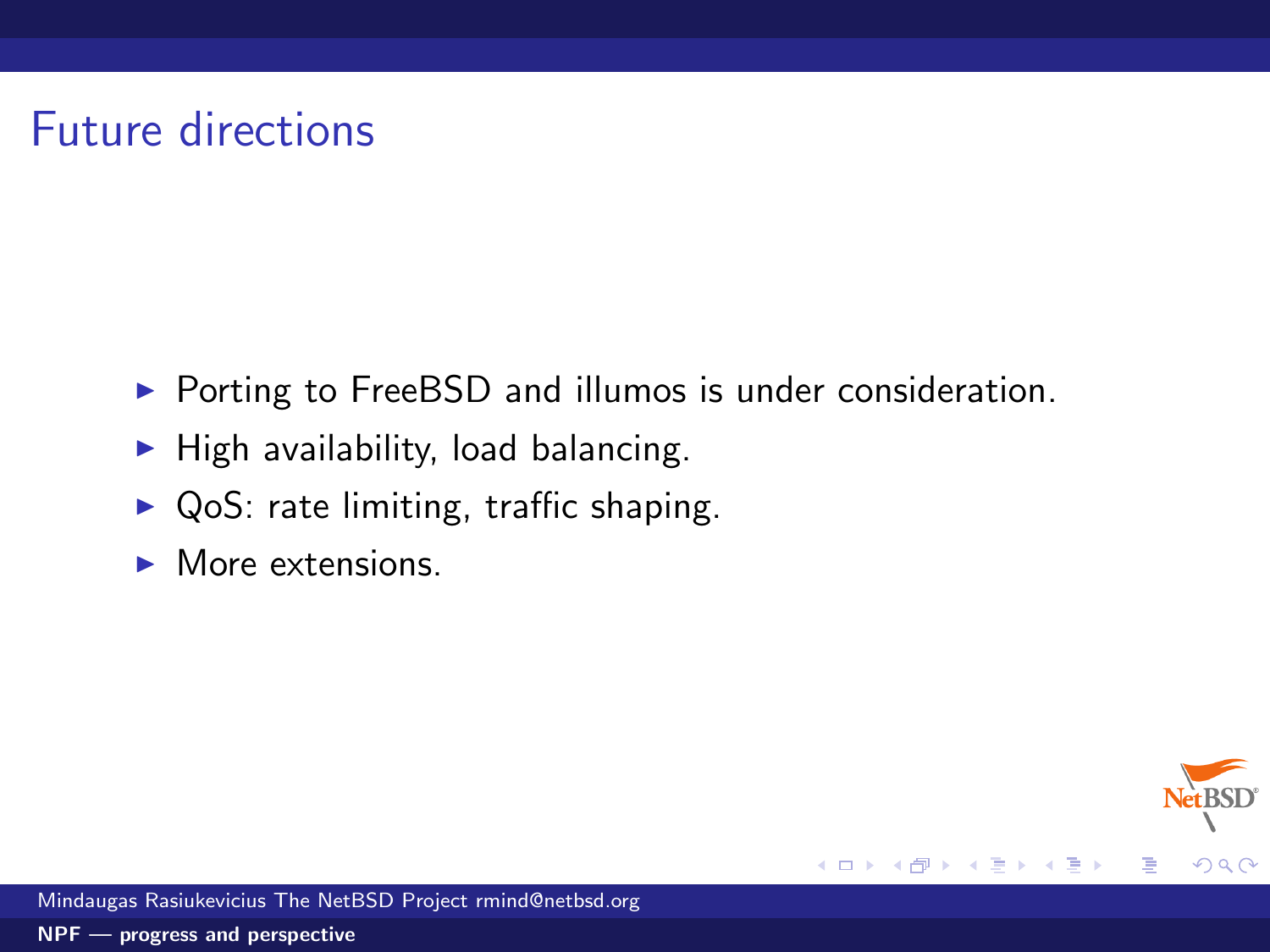# Documentation

#### <http://www.netbsd.org/~rmind/npf/>



Mindaugas Rasiukevicius The NetBSD Project rmind@netbsd.org